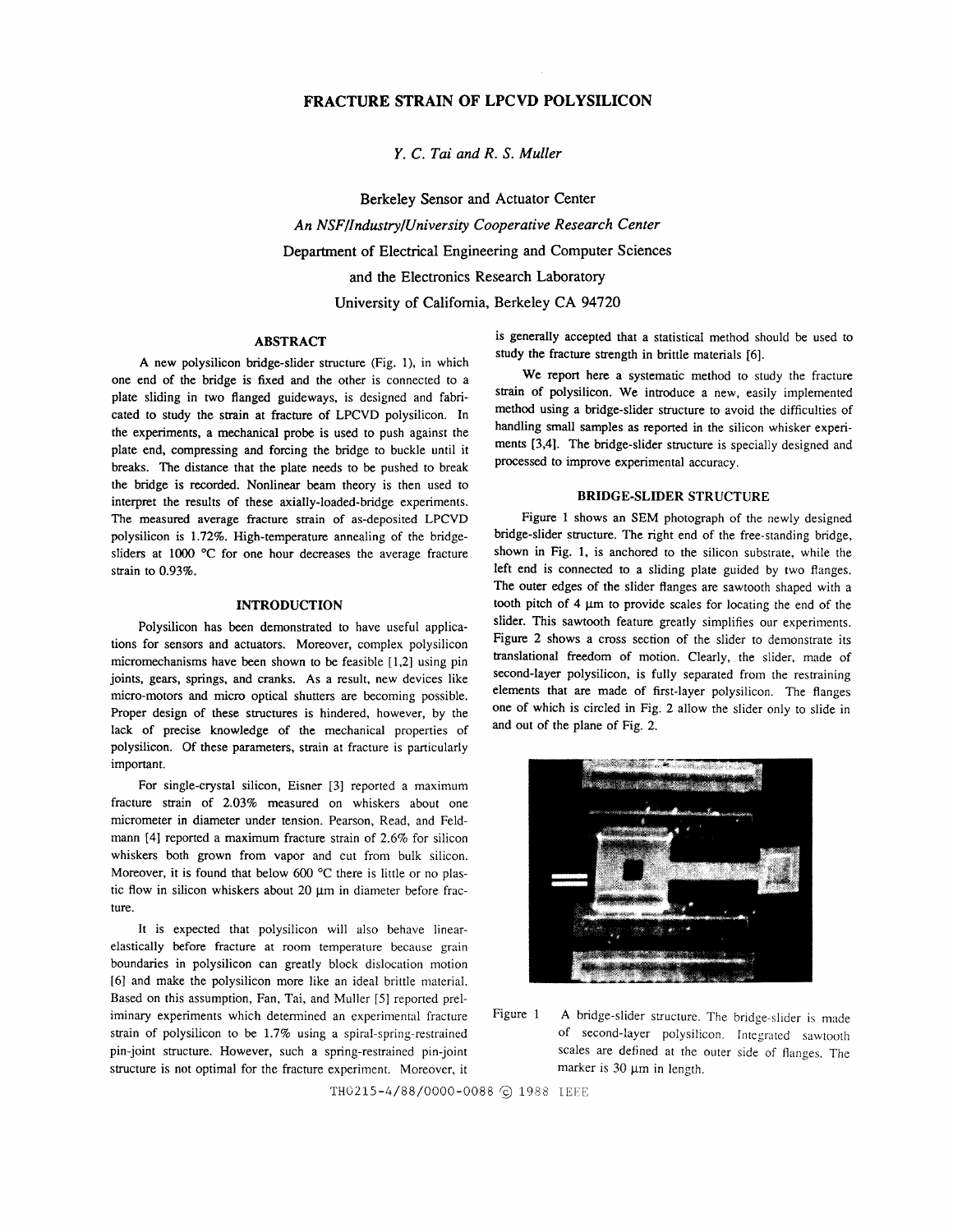

Figure 2 Cross section of the flanged plate slider. The plate can move freely in and out of the paper.

This bridge-slider structure is fabricated using five masks in a sacrificial layer technique. Fabrication starts by coating the four-inch wafers with 1.5-um-thick low-pressure-chemicalvapor-deposited (LPCVD) phosphosilicate glass (PSG). Mask 1 is used to open anchor windows for the first-layer polysilicon. The first-layer LPCVD polysilicon is then deposited and patterned using mask 2. Polysilicon is patterned in a  $CCI<sub>4</sub>$  plasma by reactive-ion-etching (RIE) to provide anisotropic etching. Mask 3 is used to open the flange windows with a timecontrolled PSG etch in 5:1 buffered hydrofloric acid (BHF). This step creates a  $1.5 \mu m$ -long undercut of the first-layer-polysilicon restraining element which forms the flanges. A LPCVD siliconnitride sacrificial layer is then deposited to coat all the exposed surfaces including the flange undercuts. This silicon-nitride layer is 200 nm thick and, therefore, determines the gap between the two polysilicon layers. Mask 4 opens the anchor windows for the bridges. The second-layer polysilicon is then deposited and patterned using mask 5. The last step .which frees the structures in concentrated HF (49%) takes several hours. For unannealed polysilicon structures, the highest temperature in the fabrication process is  $650$  °C which occurs during deposition of the phosphorus-doped polysilicon films. Annealed samples are treated at 1000 °C for one hour before the final etching.

### EXPERIMENTAL PROCEDURE

Figure 3 demonstrates the fracture experiment. By pushing the slider with a mechanical probe, an initially straight bridge can be buckled until it fractures. Pushing is done under an optical microscope and the whole procedure is video-taped to provide a record. Since the edges of the flanges are shaped with sawtooth scales, the maximum distance  $\Delta L$  that the slider can be pushed is easily measured. Figure 4 shows some pre-pushed and buckled bridge-sliders to demonstrate the experiment. The bridges retain their buckled shapes in Fig. 4 because they are jammed in the slider under such high strain. Figure *5* also shows a pre-buckled bridge to demonstrate the clamped boundary conditions used in our theory. Once  $\Delta L$  is measured, a nonlinear beam-bending theory is used to interpret the strain in the beam.



Figure 3 Side view of a buckled beam. The beam is straight before loading. Points A, B, and C have the maximum bending moment and therefore are the expected locations of fracture.



Figure 4 SEM picture of strained bridge-sliders. When sufficiently strained, the bridges retain their buckled shapes. The lengths of the bridges are 4, 3, and 2 mm, respectively, from top to bottom of the picture.



Figure 5 SEM picture of a strained bridge-slider. The buckled shape is a result of clamped boundary conditions.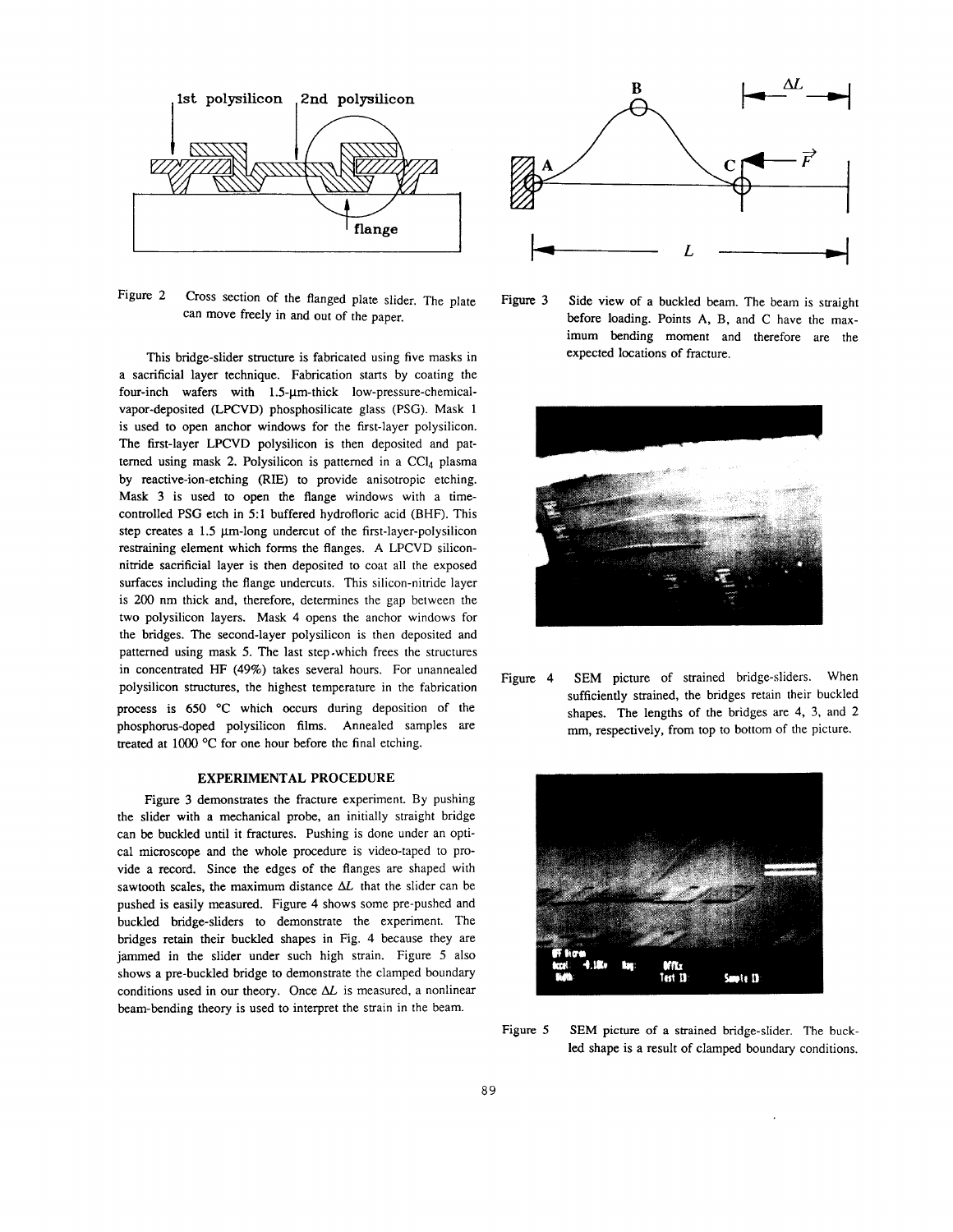

Figure 6 Side view of an axially loaded cantilever.

#### **THEORY**

Because the bridge bending is symmetric (Fig. 3), only one quarter of the structure needs to be analyzed. Figure 6 shows the bending of a cantilever beam due to a horizontal force. The analysis starts with the bending equation [7]<br> $\frac{1}{\sqrt{M(x,y)}}$ 

$$
\frac{1}{r(x,y)} = \frac{M(x,y)}{E_{\gamma}I} \tag{1}
$$

where the  $r(x,y)$  is the curvature,  $M(x,y)$  is the bending moment,  $E_Y$  is Young's modulus, and *I* is the moment of inertia. In the case of a rectangular cross section,  $I = \frac{wt^3}{12}$ . Here, *w* is the beam width and *t* is the beam thickness. Eq. (1) can be rewritten as

$$
-\frac{y''}{(1+y'^2)^{3/2}} = \frac{F[y(l)-y]}{E_YI}
$$
 (2)

where  $l$  is the projection length of the beam on the  $x$ -axis and  $y(l)$  is the beam-end deflection (which will be solved for later). The boundary conditions on Eq. (2) are  $y'(0)=0$  and  $y''(1)=0$ . The solution for  $y(l)$ , obtained by solving Eq. (2), is [8]

$$
y(l) = \frac{pL}{2K(p)}\tag{3}
$$

and intermediate solutions for for  $l$  and  $F$  are

$$
l = \frac{L - \Delta L}{4} = \frac{L}{4} \left[ \frac{2E(p)}{K(p)} - 1 \right]
$$
 (4)

$$
F = 16E_{Y}I \frac{K^{2}(p)}{L^{2}}
$$
 (5)

where *L* is the total length of the bridge and  $p = \frac{y(l)}{2} \sqrt{\frac{F}{E_{\gamma}l}}$ is defined to simplify the derivation. The quantities  $K(p)$  and  $E(p)$  are complete elliptic integrals of the first and second kind, respectively. These two functions are defined by

$$
K(p) = \int_{0}^{\pi/2} (1 - p^2 \sin \phi)^{-1/2} d\phi
$$
 (6)

$$
E(p) = \int_0^{\pi/2} (1 - p^2 \sin \phi)^{1/2} d\phi
$$
 (7)

For a given value of p, both  $K(p)$  and  $E(p)$  can be obtained from mathematical tables. The parameter  $p$  can be obtained using Eq. (4) since  $\Delta L$  is measured and p is the only unknown in Eq. (4). Knowing  $p$ , one can calculate the force  $F$  from Eq. (5) and  $y(l)$  from Eq. (3).

Once  $F$  and  $y(l)$  have been calculated, the maximum strain can also be determined. The maximum strain (which occurs at the clamped end) is [7]

$$
\varepsilon_{\text{tmax}} = \pm \frac{M(0,0)t}{2E_{\text{Y}}I} - \frac{F}{wtE_{\text{Y}}}
$$
  
=  $\pm 4pK(p)\frac{t}{L} - \frac{4}{3}K^2(p)(\frac{t}{L})^2$  (8)

where the  $+$  sign stands for tension and the  $-$  sign for compression. Since we have used one-dimensional beam theory, strain is independent of beam width *w.* As shown in Fig. 6, the lower half of the polysilicon beam is in tension and the upper part is in compression. In fact, the difference in magnitude between compressive and tensile strains is twice the last term in Eq. (8). This term represents compressive strain caused by horizontal force. It is relatively small compared to the bending strain due to its  $(\frac{r}{l})^2$  dependence. Moreover, in brittle materials, tensile stress is usually regarded as the most significant cause of fracture [6]. Therefore, we consider only the maximum tensile strain which is

$$
\varepsilon_{+\max} = 4pK(p)\frac{t}{L} - \frac{4}{3}K^2(p)(\frac{t}{L})^2
$$
 (9)

Figure 7 shows the results of theoretical calculations of  $\varepsilon_{\text{+max}}$ using Eq. (9) for bridge lengths  $L = 100$ , 200, 300, and 400  $\mu$ m and thickness  $1.27 \mu m$ . Using Fig. 7, one can convert the experimental  $\Delta L$  into fracture strain. For example, one finds  $\Delta L$  to be 41 µm for a bridge that is 200 µm long. This value of  $\Delta L$  can be used with Fig. 7 to find the corresponding fracture strain which is 1.88%.



Figure 7 Theoretical calculations of  $\varepsilon_{\text{+max}}(\Delta L)$  from Eqs. (4) and ( $\Omega$ ). Thickness of the bridges is 1.27  $\mu$ m.